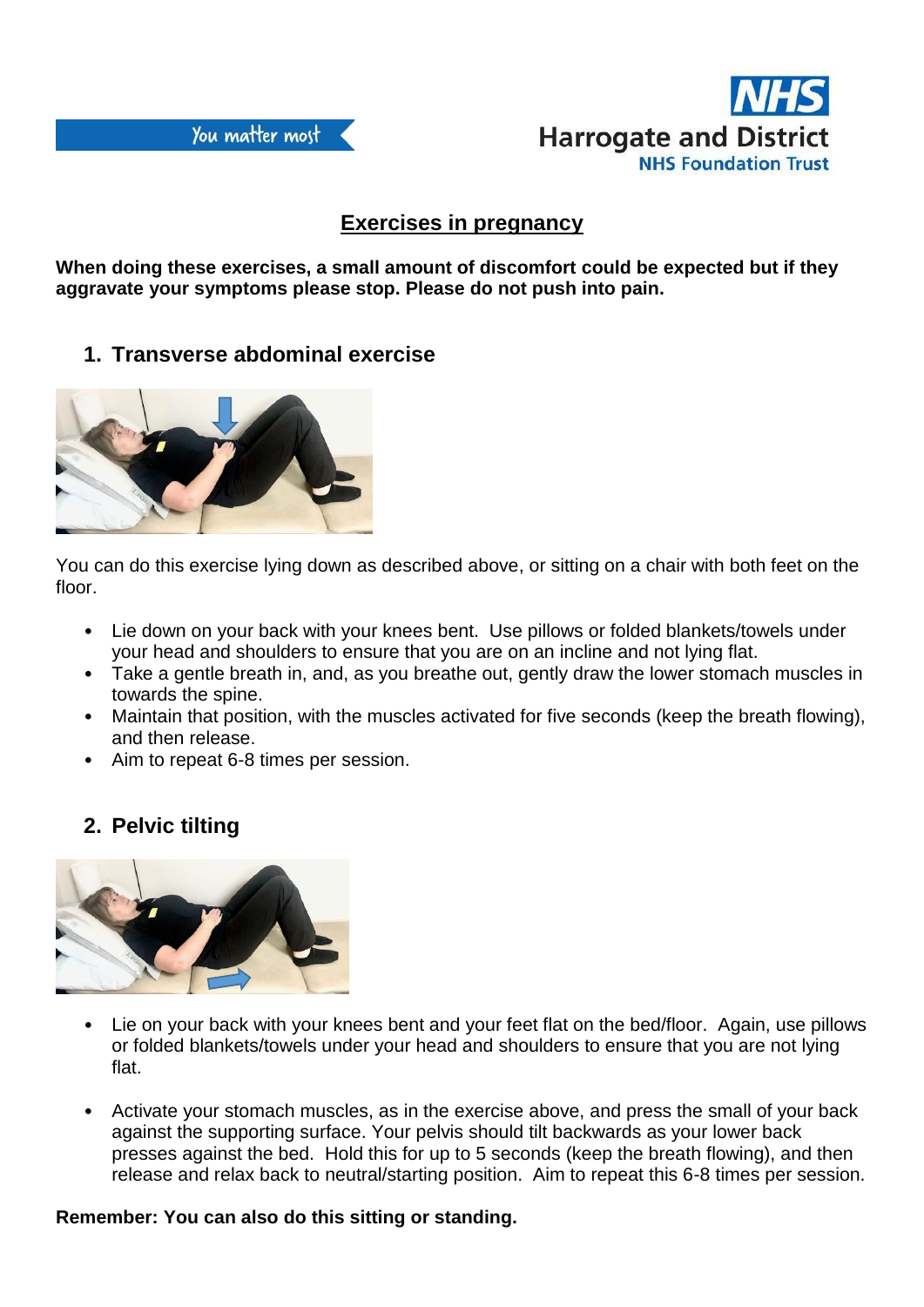# **3. Cat and cow stretch**



Position yourself on hands and knees with your back and head in a straight line. Relax the abdominal muscles fully. Round your back into an arch towards the ceiling and gently reverse allowing the back to hollow slightly.

Repeat the exercise 5-10 times, little and often.

## **4. Crawling position/ Childs pose**



Start on your hands and knees, separate your knees as wide as is comfortable (be careful with this exercise not to widen the knees too far if you have pain over the pubic bone at the front of your pelvis. You can place a pillow under your tummy for comfort).

Move your bottom towards your heals, and feel a gently stretch in your back. To deepen the stretch you can gently slide your arms forwards or lower on your forearms, elbows on the floor. Breathe out while doing the exercise. You can hold this pose for up to 1 min. Repeat up to 3 times.

#### **5. Static glutes**



Activate your glutes (squeeze your buttocks). Hold 5 seconds and repeat 5-10 times. You can do this in any position.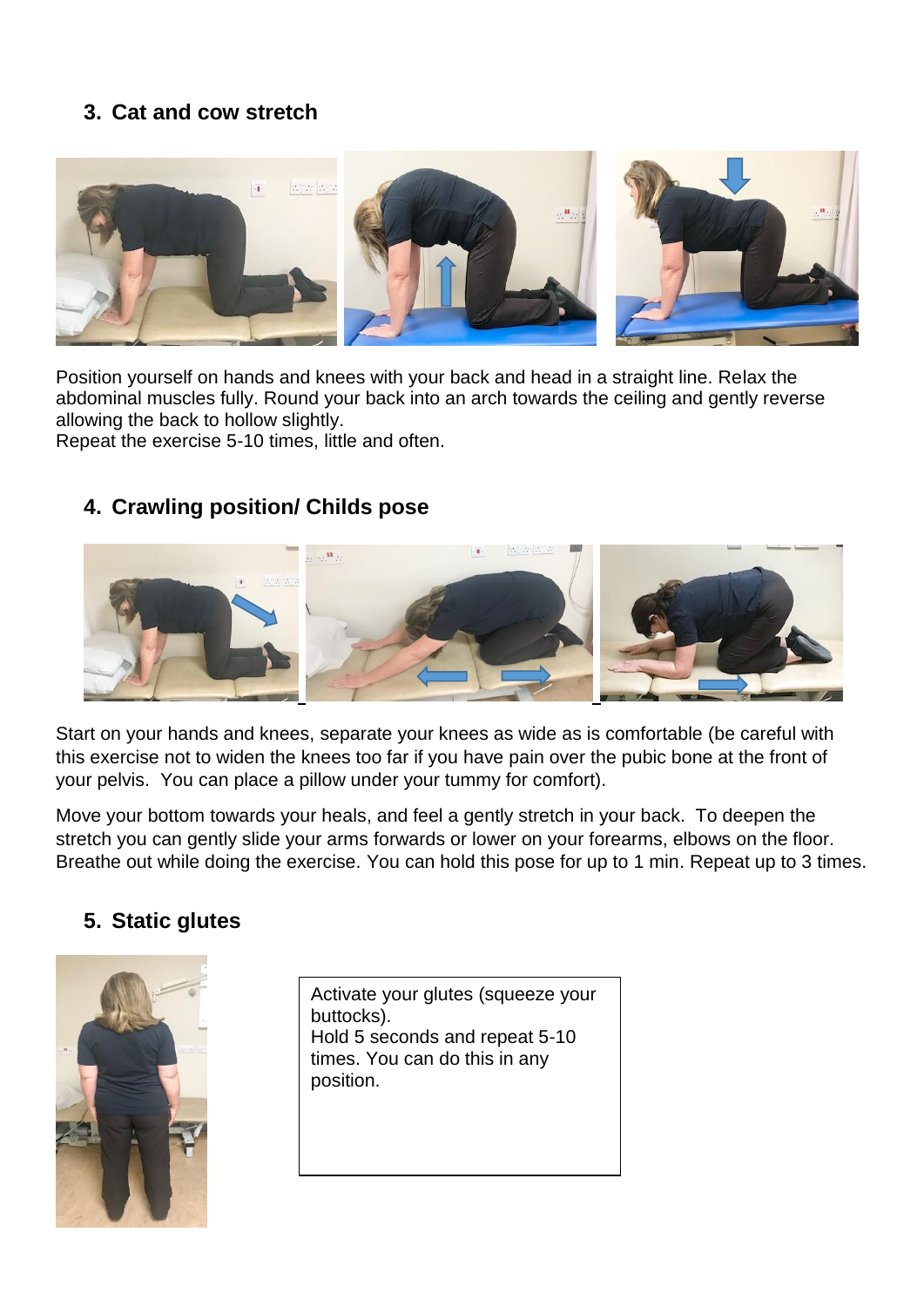# **6. Glute/piriformis Stretch**



Sit on a chair with feet on the floor. Lift one foot onto your opposite thigh. Gently lean forward. Feel the stretch in your buttock. Hold for 15-20 seconds Repeat up to 3 times.

## **7. Hip Abduction**



Lay on your side with your lower leg bent at the knee and top leg straight. As you breathe out, activate your stomach muscles as above (see Ex. 1) and lift your top leg up towards the ceiling. (Take care with this exercises NOT to lift your leg too far, the pelvic should remain still and NOT rock backwards). Hold 2-3 seconds and then lower back down. Repeat up to 5-10 times.

#### 8. **Clam**



Lay on your side with both legs bent. As you exhale activate your stomach muscles (see Ex 1 above) and, keeping your feet together and on the supporting surface. Lift your top knee towards the ceiling keeping your feet together. Take care with this exercise NOT to lift the knee too far, the pelvis should remain still and NOT rock backwards. Hold 1-2 seconds and then lower the knee back down.

Repeat up to 10 times and up to 3 sets, as able.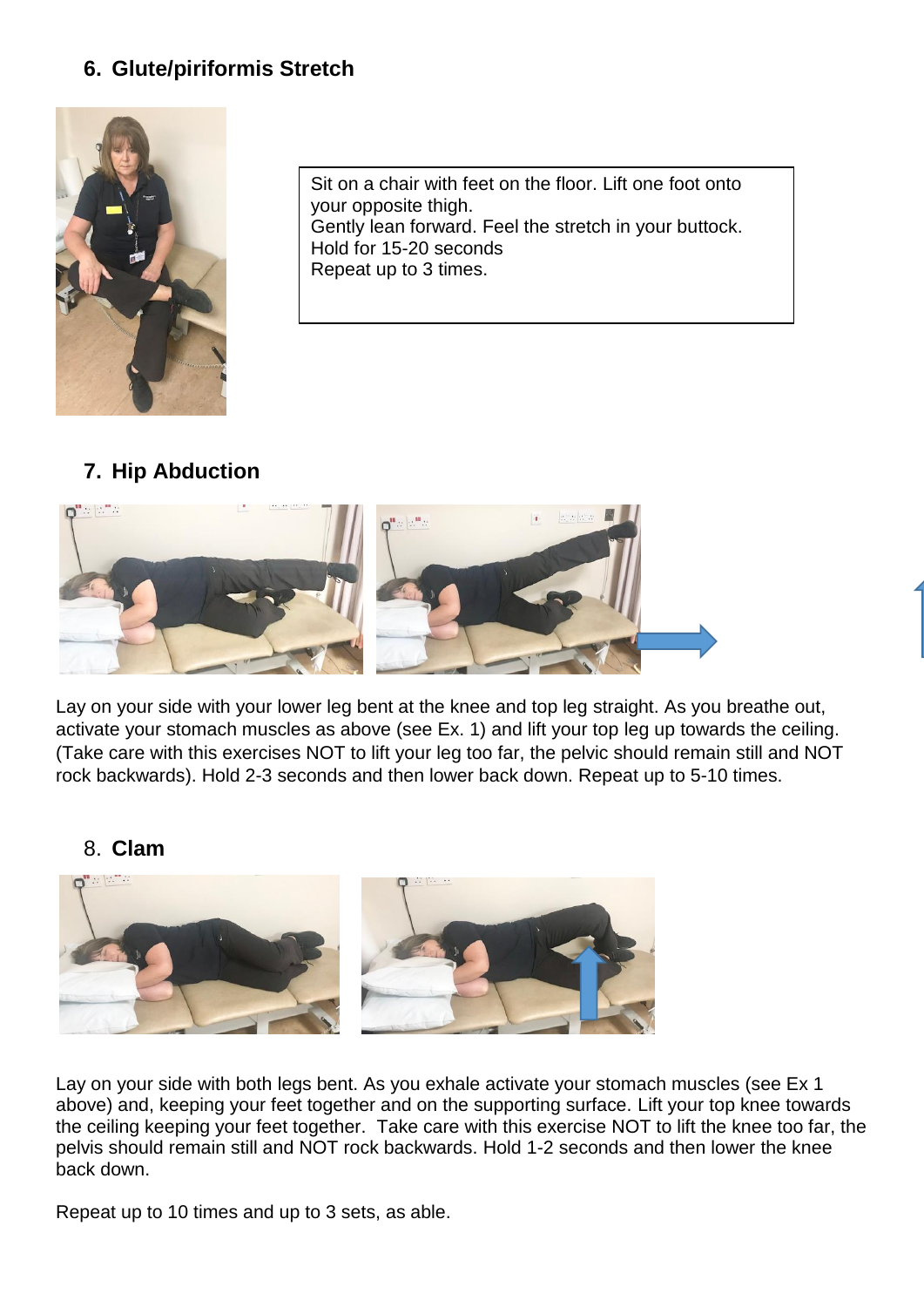## **9. Standing hip abduction**





Stand tall and take support if needed.

Activate your glutes (squeeze your buttocks) and lift your leg sideways, keeping the toes pointing forward and then lower the leg with control. When doing this exercise keep the trunk straight, do not bend the upper body when lifting the leg. Repeat up to 10 times and up to 3 sets, as able.

#### **10. Neural Glides**





Start in a seated position, sitting tall and looking forwards. Slide the foot along the floor and straighten your leg while pointing your toes down towards the floor. Then bend the knee and slide the foot back to the starting position.

Do not push into pain. Repeat for 30 seconds little and often.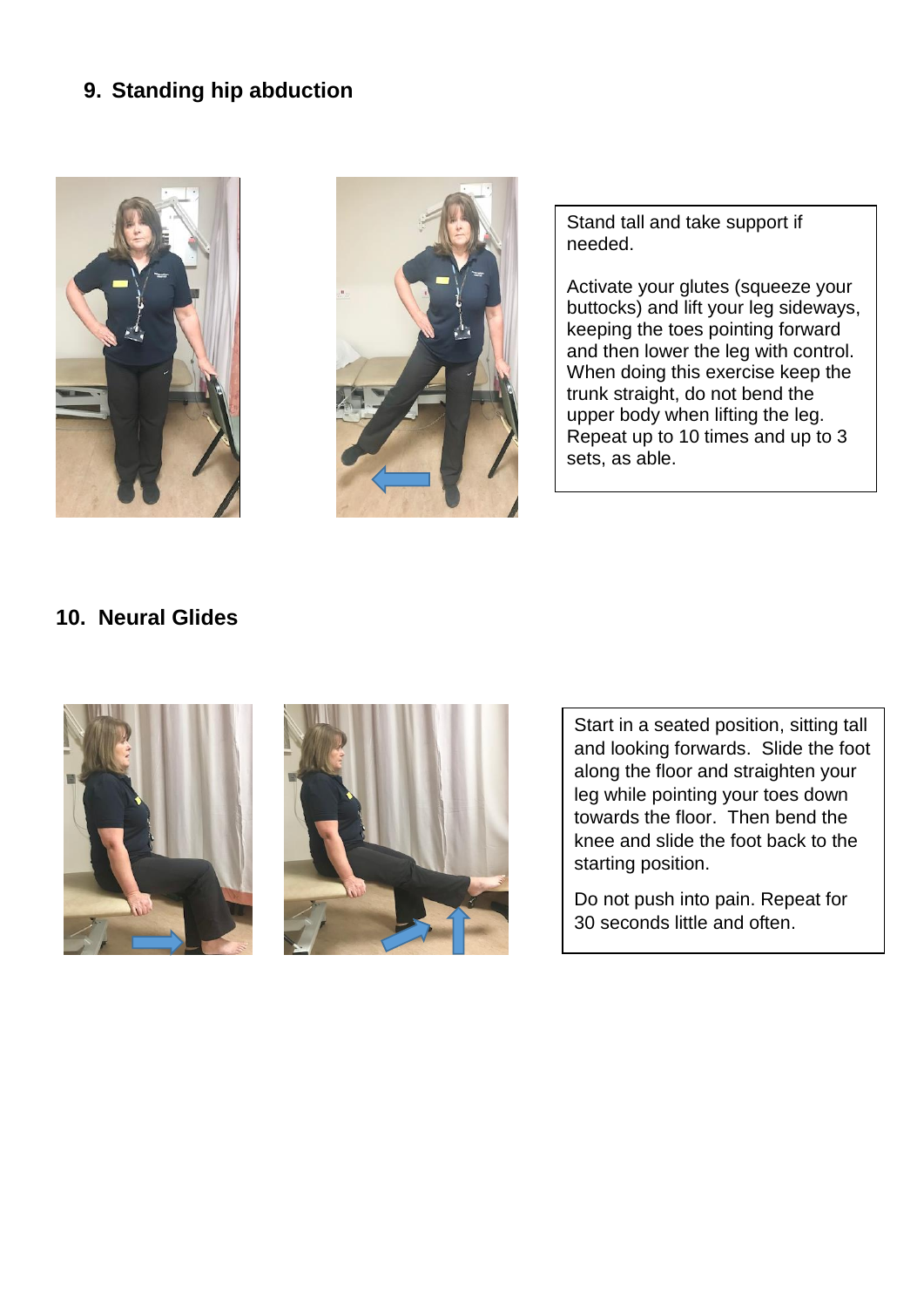# **11. Mini Squats**







.



Start standing tall. Step your feet a little wider than hip width and toes pointing forwards.

Bend your knees whilst squatting (sticking your bottom out as though to sit in a chair). At the same time extend your arms in front of you. Take care that the knees are in-line with the second toe, but do not go forward over the toes.

Activate your glutes (squeeze your bottom cheeks) and return to standing position. Repeat this up to 5-10 times and aim to do 3 sets of 10, as able. You can do this holding onto a chair if needed.

## **12. Postural chest stretch**



Sit on a chair. Place your arms behind your body, as in the picture, keeping the elbows straight.

Feel the shoulder blades drawing together and feel an opening across your chest. Keep your shoulders down and relaxed

Hold 15-20 seconds and repeat up to 3 times.